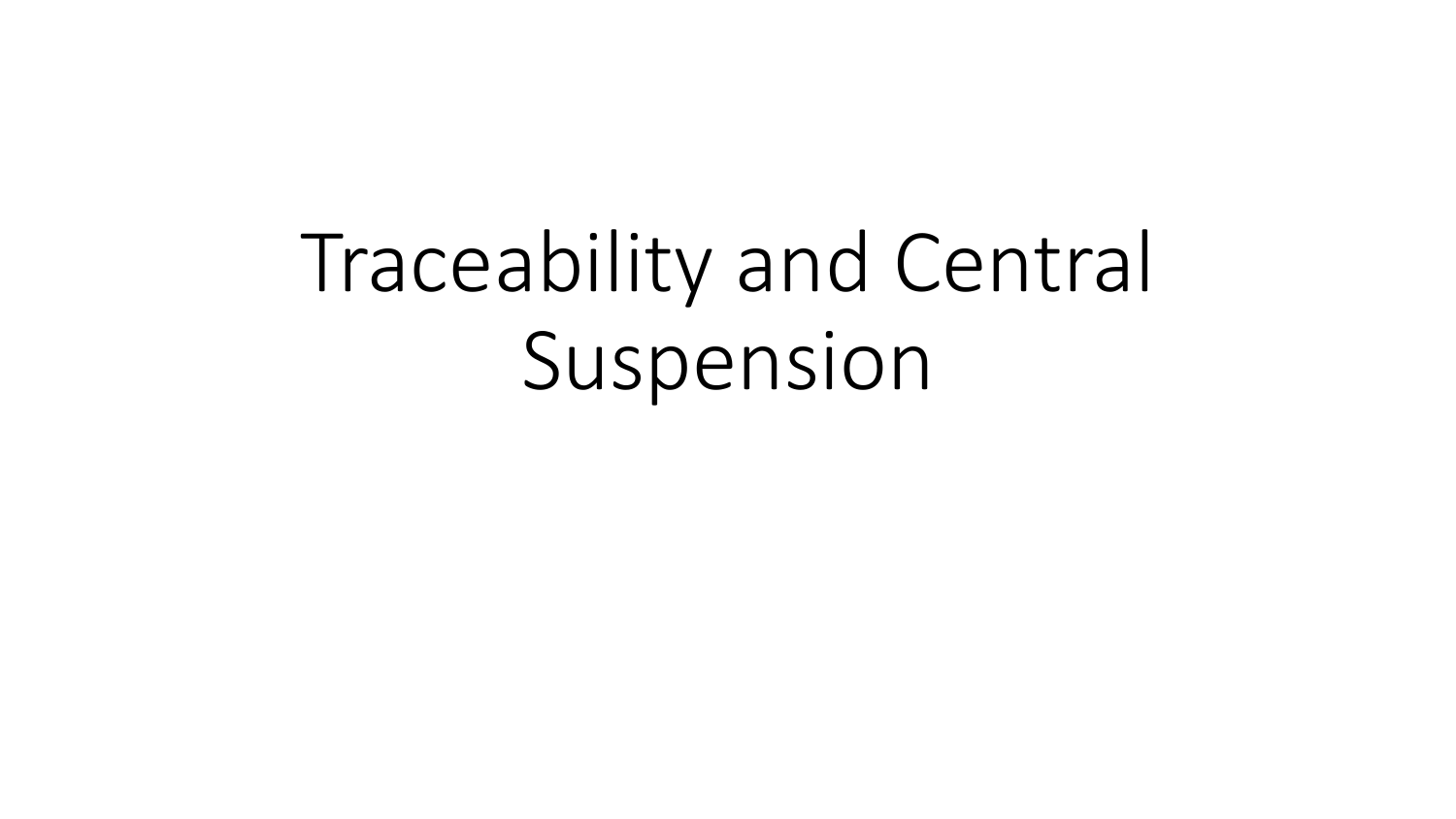#### Security Requirements

- Following many recent discussions
- One overriding security concern is traceability
	- Need to track activity in the context of an incident
	- Increasingly complex in the context of dynamic resources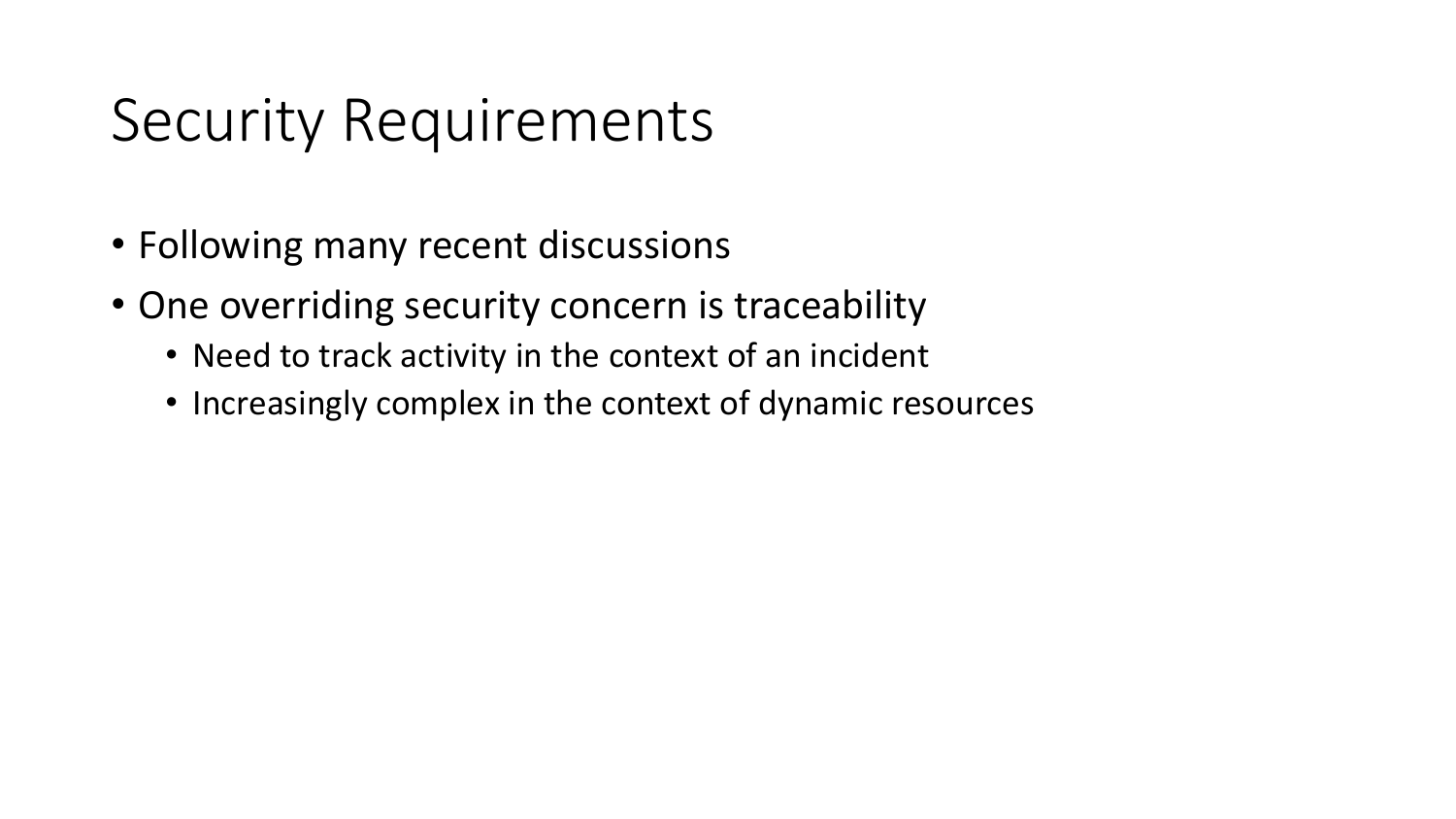#### Security Requirements

- Following many recent discussions
- One overriding security concern is traceability
	- Need to track activity in the context of an incident
	- Increasingly complex in the context of dynamic resources
- By extension: what capabilities for central suspension
	- do we have?
	- do we need?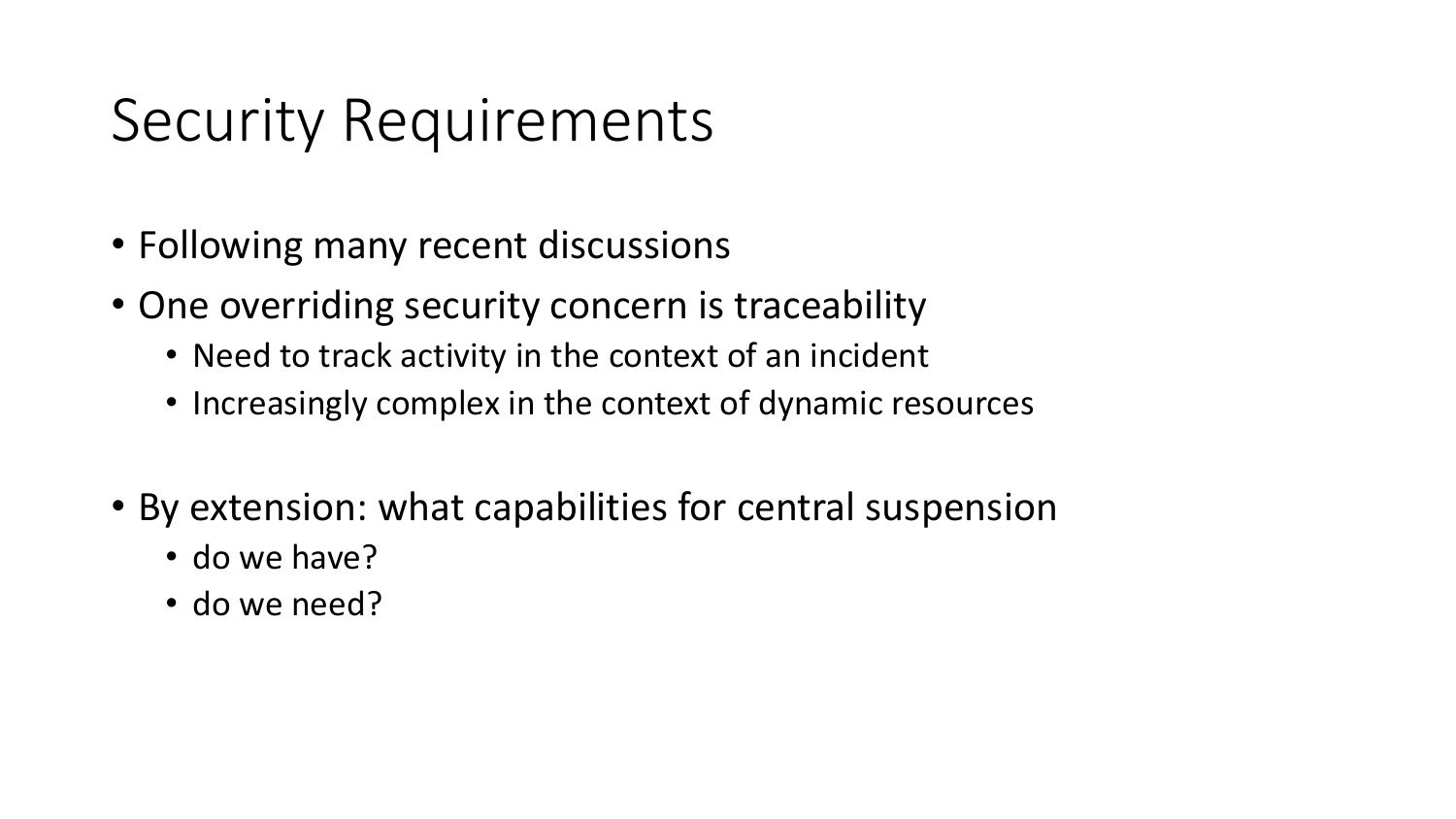#### Traceability status

- In current WLCG X.509 landscape, recent focus on split traceability:
	- With pilots, user information may be obscured
	- Partial information from site, partial information from VO security
	- This was conclusion of WLCG Traceability WG
- For tokens, what information, and where, can we extract user information?
	- Non-human-readable tokens
	- Who do security teams need to talk to to get this?
	- Sites … identity proxies…
	- How do we test/validate?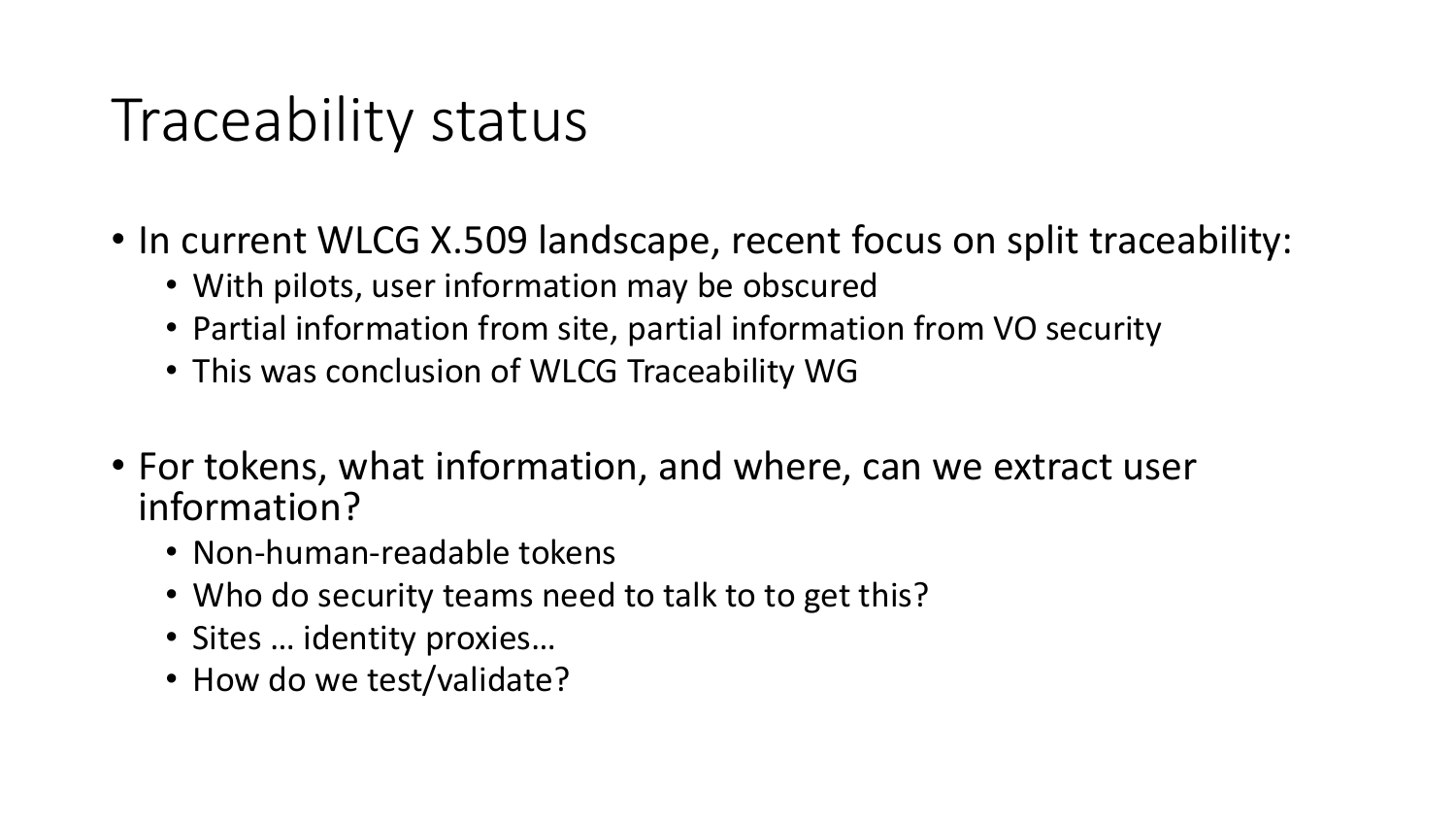#### Central suspension

- What central suspension capability do we need to deploy
	- How do we technically deploy this?
- Where does this take place in a practical sense
	- Identity proxies
	- … ?
- A common approach here is optimal!
	- Are there "quick wins" as part of a longer strategy?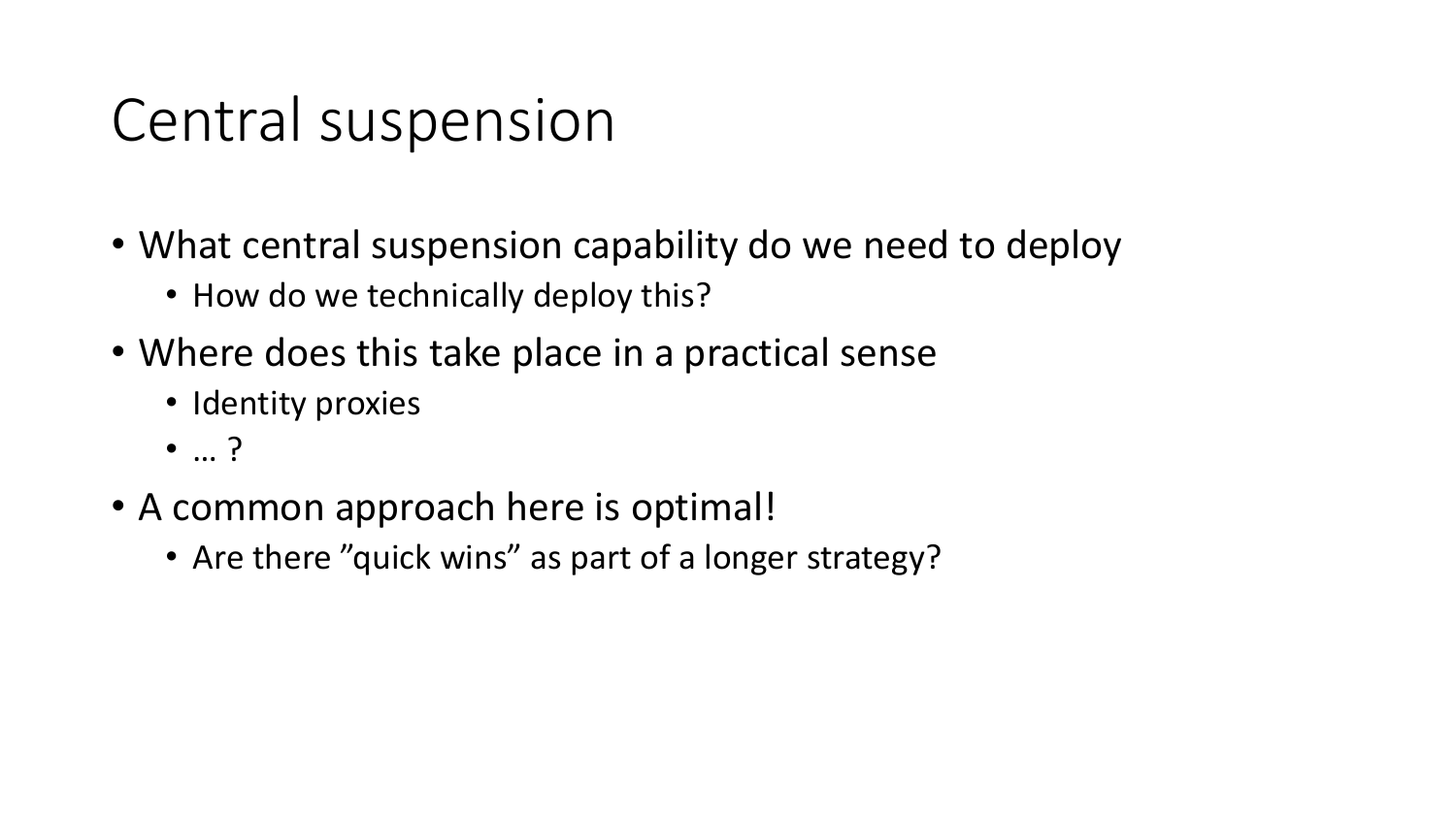### Topics for consideration

- Tokens are **not** certificates
	- Shorter-lived
	- Already been discussing different token environment
		- Likely to evolve rapidly
- API for blocking could be useful
	- Develop based on experience?
	- Share with other communities?
- Central suspension = user not able to generate more access tokens